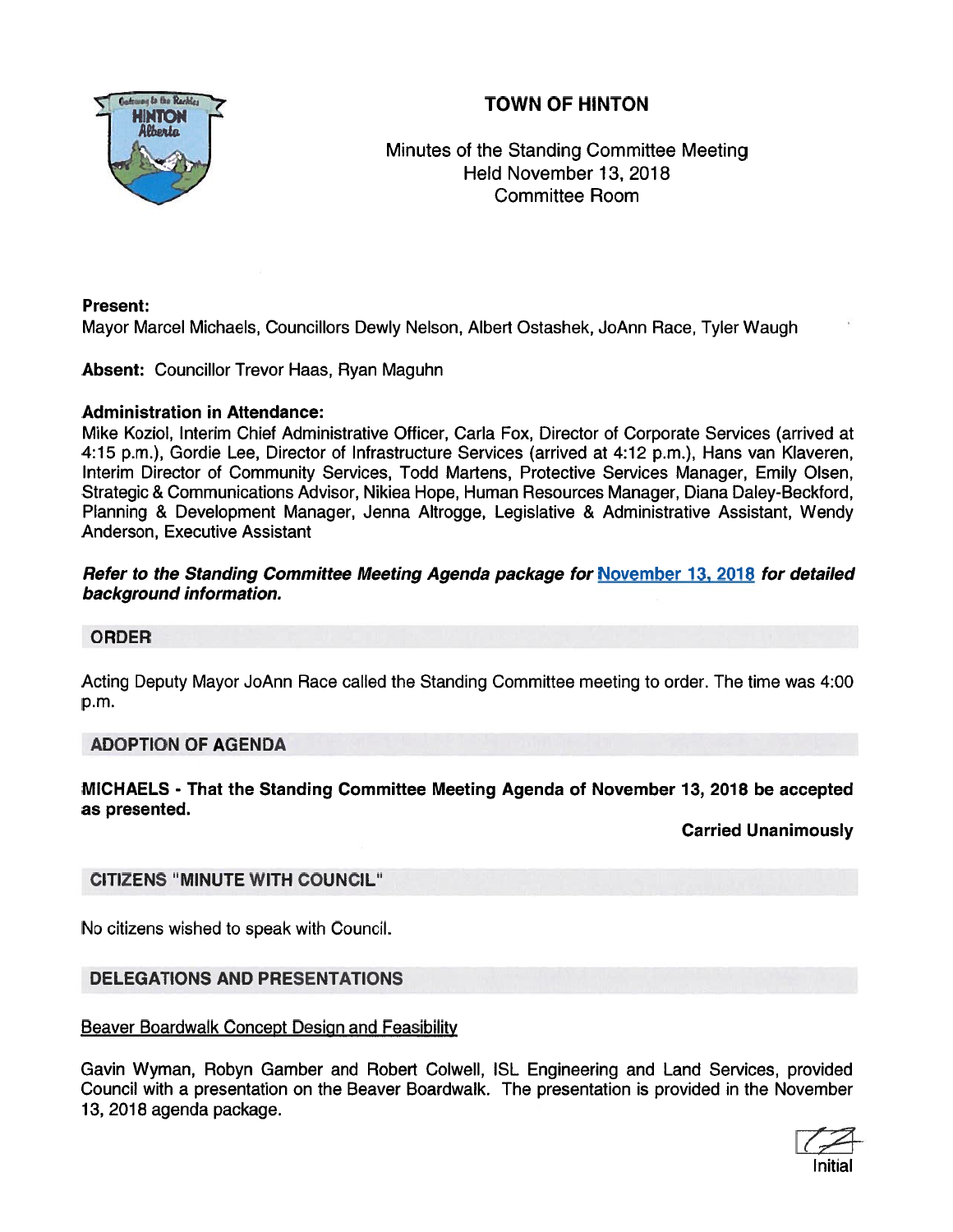Town of Hinton Standing Committee Meeting Minutes—November 13, <sup>2018</sup> Page  $|2$ 

#### ACTION AND DISCUSSION ITEMS

1. Beaver Boardwalk Concept Design and Feasibility

C. Fox left the meeting at 4:38 p.m. and returned at 4:40 p.m.

MICHAELS - That Council supports Administration to bring forward <sup>a</sup> Request for Decision at the Regular Meeting of Council on January 22, <sup>2079</sup> outlining <sup>a</sup> recommended Beaver Boardwalk Concept Design to be taken through detailed design and tender ready.

Consensus Achieved 5-0

<sup>A</sup> short break was called at 5:19 p.m. and the meeting resumed at 5:27 p.m.

2. Town Policies, Procedures, and Directives Policy #1 106

NELSON - That Council direct Administration to bring the Town Policies, Procedures, and Directives Policy #1 <sup>106</sup> to the Regular Council Meeting of November 20, 2018.

Consensus Achieved 5-0

3. <sup>2019</sup> Draft Operating Budget and Capital and One-Time Operational Expenditure Plan

Additional information was provided as <sup>a</sup> handout and is included in the minutes as Attachment 1.

N. Hope and J. Altrogge left the meeting at 6:26 p.m.

A break was called at 6:33 p.m. and the meeting resumed at 6:40 p.m.

MICHAELS - That Council direct Administration to bring the 2019 Draft Operating Budget & Capital and One-Time Operational Expenditure Plan to the November 27, <sup>2018</sup> Standing Committee meeting for further discussion.

Consensus Achieved 5-0

#### ADDITIONAL INFORMATION

- 1. Urgent Matters from Council
- 2. Chief Administrative Officer Status Report
- 3. Executive Assistant Logistics Information

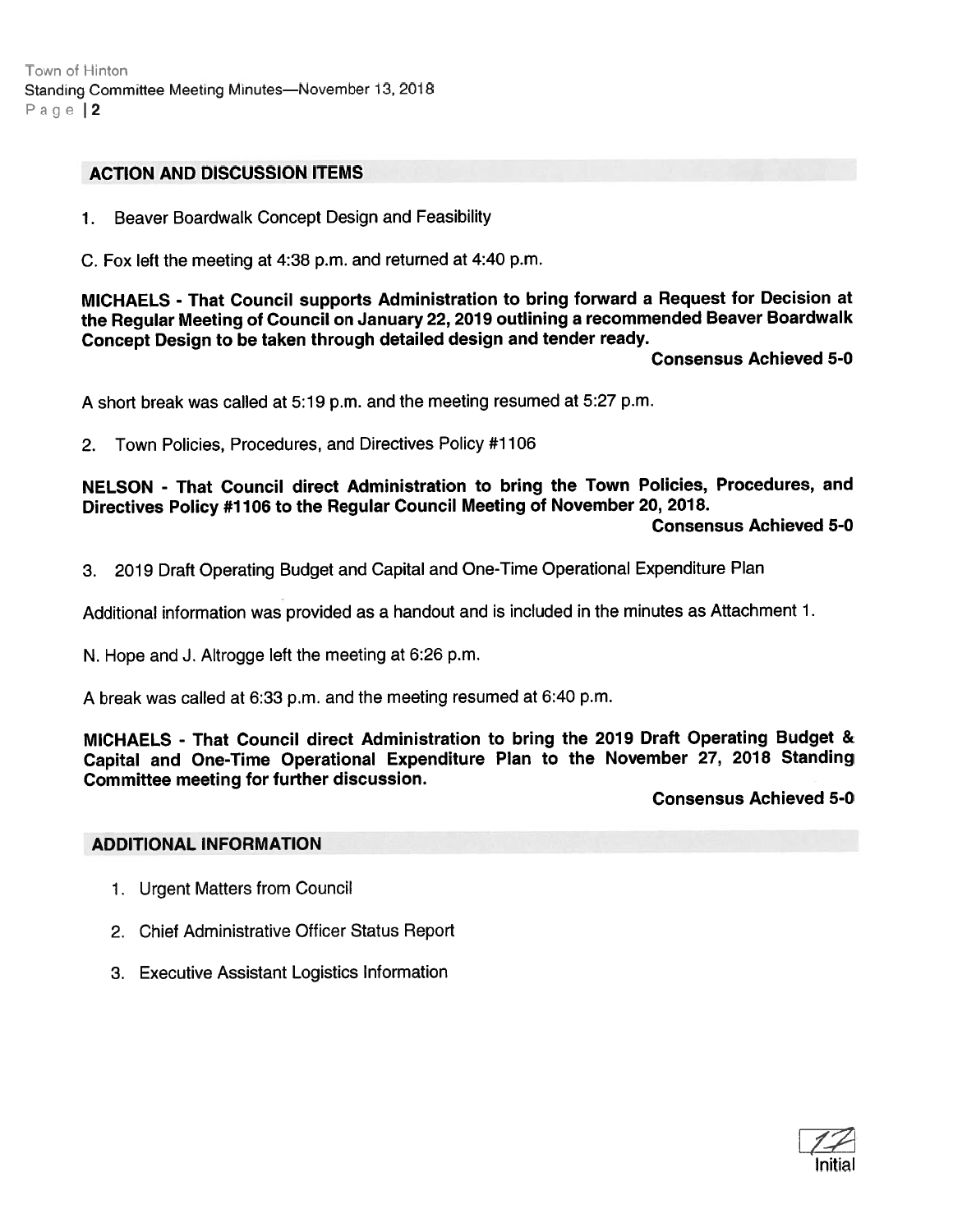Town of Hinton Standing Committee Meeting Minutes—November 13, 2018  $Page 13$ 

## ADJOURNMENT

WAUGH - That the Standing Committee meeting adjourn.

Carried Unanimously

The time was 7:43 p.m.

Acting Deputy Mayor

Director of Corporate Services